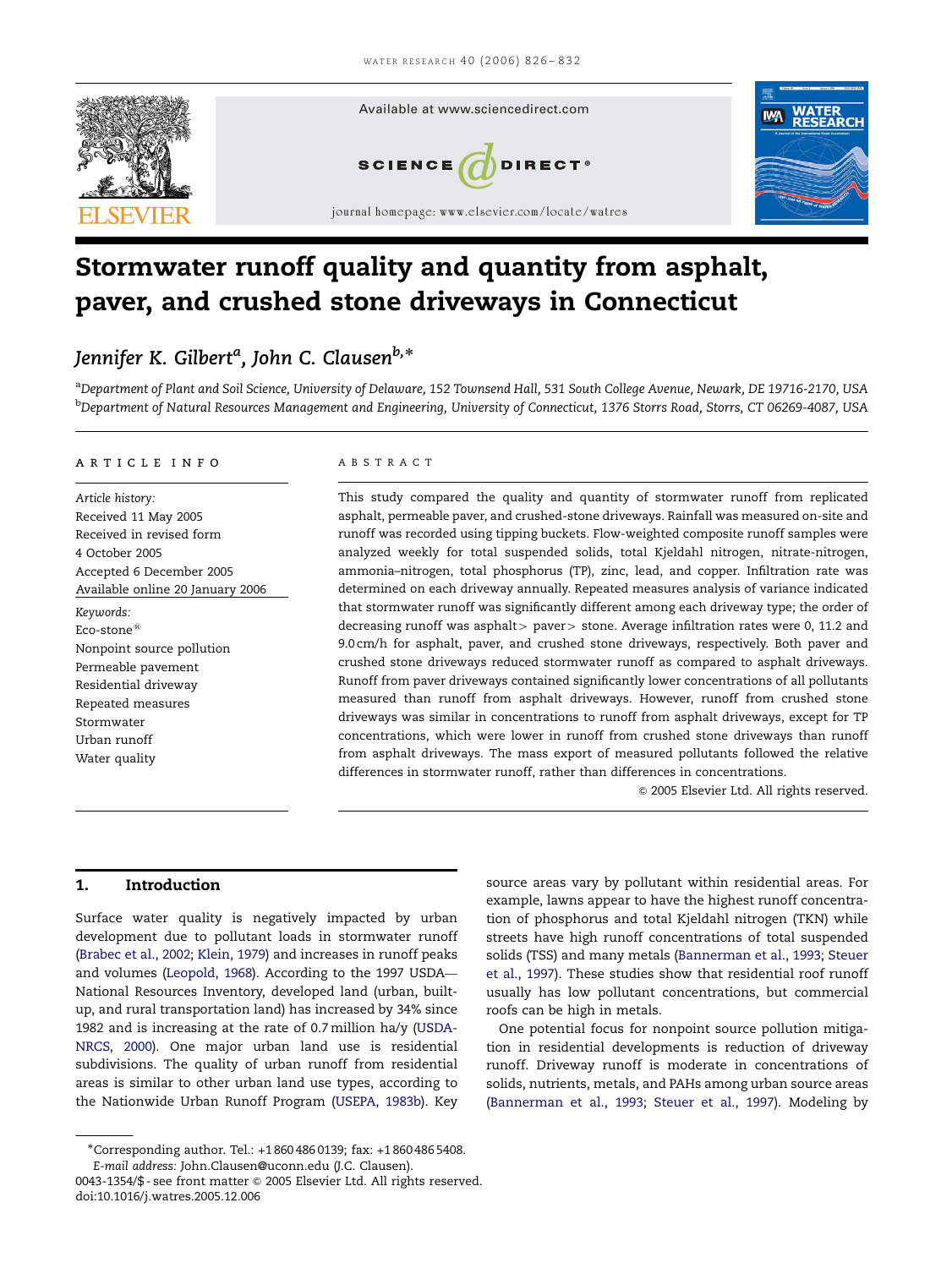[Bannerman et al. \(1993\)](#page-5-0) indicated that in residential watersheds 21% of total runoff comes from driveways as compared to 7% from lawns, though driveways represented only 5% of the area in that study. [Steuer et al. \(1997\)](#page-6-0) modeled that 10% of basin runoff came from driveways even though they comprised 4% of the basin area. It follows that decreasing driveway runoff can appreciably decrease nonpoint source pollution from residential developments.

Not much is known about runoff from different driveway types. [Steuer et al. \(1997\)](#page-6-0) monitored one asphalt driveway and two cement driveways but did not compare them. [Bannerman](#page-5-0) [et al. \(1993\)](#page-5-0) reported concentrations of suspended solids, phosphorus, and cadmium, copper, lead, and zinc in runoff from only asphalt driveways. Nitrogen concentrations and discharge were not monitored. Studies have been conducted on runoff from alternative paving surfaces used in roads and parking lots. For example, studies of pavers [\(Brattebo and](#page-5-0) [Booth, 2003;](#page-5-0) [Booth and Leavitt, 1999](#page-5-0); [James and Thompson,](#page-5-0) [1997](#page-5-0); [Pratt et al., 1995\)](#page-6-0), and porous asphalt [\(Legret and](#page-5-0) [Colandini, 1999;](#page-5-0) [Rushton, 2001\)](#page-6-0) have shown that, compared to asphalt surfaces, pavers reduce the runoff amount and concentrations of metals in infiltrated water [\(Brattebo](#page-5-0) [and Booth, 2003](#page-5-0)) and runoff [\(James and Thompson, 1997](#page-5-0)), and porous pavement reduces metals in runoff [\(Legret and](#page-5-0) [Colandini, 1999\)](#page-5-0). These studies have not included nutrients in runoff and have not evaluated crushed stone driveways, which are common in New England. [Rushton \(2001\)](#page-6-0) did analyze nutrients in stormwater runoff from porous asphalt but the results were confounded by the presence of swales in her study. It is important to study the impact of alternative paving materials on nutrients in stormwater runoff due to estuary and lake impairments caused by eutrophication in New England [\(Frink, 1991](#page-5-0)). The purpose of this study was to compare driveway stormwater runoff quality and quantity for the alternatives of asphalt, infiltrating pavers, or crushed stone surfaces.

#### 2. Materials and methods

#### 2.1. Study area

Study driveways were located in Waterford, CT, in a residential neighborhood that is part of the Jordan Cove Urban Watershed Project ([Phillips et al., 2003\)](#page-6-0). Normal annual rainfall was 1 238 mm in Groton, CT, 12 km from the study site ([NOAA, 2001, 2002](#page-6-0)). Precipitation during the 22-monthstudy was 14.8% below normal. There were 13 weeks with no precipitation, and an additional 6 weeks with less than 1 mm of precipitation. An analysis of 104 storms at this site indicates that the median rainfall intensity was 9 mm/h and the median duration was 210 min ([Hood, 2005\)](#page-5-0). About 90% of storms were less than 29 mm/h intensity and 645 min duration. The average monthly temperature, measured in Groton, CT, fluctuated from -18.5 to 23.5 °C during the study [\(NOAA, 2001, 2002\)](#page-6-0). Soils within the study area were originally mapped as Canton, an extremely stony fine sandy loam with 15–35% slopes, and Woodbridge fine sandy loam, with 0–3% slopes ([Crouch, 1983](#page-5-0)). Following development, the soils are mainly Udorthents–Urban land complex.

Two replicates each of asphalt, concrete paver, and crushed stone driveways were monitored for stormwater runoff quality and quantity. Replicates were numbered 1 and 2 for each driveway type. Five of the driveways were shared and one was for a single home [\(Fig. 1\)](#page-2-0). Driveway watershed areas were calculated using as-built maps and field measurements, and ranged from 7 to 730 $m^2$ . The percent of land cover type in each driveway watershed varied and included driveway, lawn and landscaped areas, roofs, and steps ([Table 1\)](#page-2-0). Roofs were covered with fiberglass–asphalt shingles and gutters were aluminum.

#### 2.2. Methods

Asphalt driveways were constructed from rolled, hot mix, bituminous concrete, 5 cm thick placed over compacted subsoil. Paver driveways used UNI EcoStone $^{\circledR}$  (115 by 230 mm) interlocking concrete permeable pavement (UNI-GROUP USA Palm Beach Gardens, FL). Pavers were hand installed over 5 cm compacted and screeded coarse sand on top of 15 cm processed gravel. Drainage voids comprised 12% of the surface area and were filled with 3–6 mm peastone. Crushed stone driveways were comprised of 1.2 cm stone, 7.5 cm thick over compacted sand. Monitoring equipment was installed as each driveway was completed, resulting in unequal sampling periods at each driveway. The final driveway was completed in June 2002, beginning 12 months during which all six sites were monitored.

A concrete trench drain  $(ABT^{@}$  Inc., Troutman, NC) located at the down slope end of each driveway collected overland flow. Flow volume was measured with a calibrated tipping bucket and mechanical counter located in a sump. A flow splitter was adjusted to collect sufficient sample for analysis without overfilling sample containers. The amount of flow collected varied by storm and site but averaged 0.0007% of total flow. Pre-acidified bottles were used for analysis of nutrients (sulfuric acid) and metals (nitric acid), while non-acidified bottles were used for suspended solids analysis. This study focused solely on overland flow, there was no collection of water that infiltrated through the pavers or crushed stone. Precipitation was monitored onsite using a heated, tipping bucket rain gauge. On-site precipitation was used to develop rainfall–runoff relationships, but rainfall departure was calculated using precipitation measurements made at the Groton CT NCDC station [\(NOAA, 2001, 2002\)](#page-6-0). Composite stormwater samples were analyzed weekly for nitrate-nitrogen ( $NO<sub>3</sub>$ -N), ammonianitrogen (NH<sub>3</sub>-N), TKN and total phosphorus (TP) with a Lachat QuikChem® AE flow injection analyzer ([USEPA, 1983a](#page-6-0)). Un-acidified samples were analyzed gravimetrically for TSS [\(USEPA, 1983a\)](#page-6-0). Total copper, lead and zinc were determined on monthly composite unfiltered samples using a Perkin Elmer Elan 6000 inductively coupled plasma-mass spectrometer (ICP-MS) and USEPA method 200.8 ([USEPA, 1991](#page-6-0)). Samples were collected and analyzed following a USEPA approved Quality Assurance Project Plan ([Clausen, 2000](#page-5-0)). Sample duplicates and spikes were performed every 20 samples and check standards were analyzed every ten samples with a  $\pm 10$ % acceptance criteria.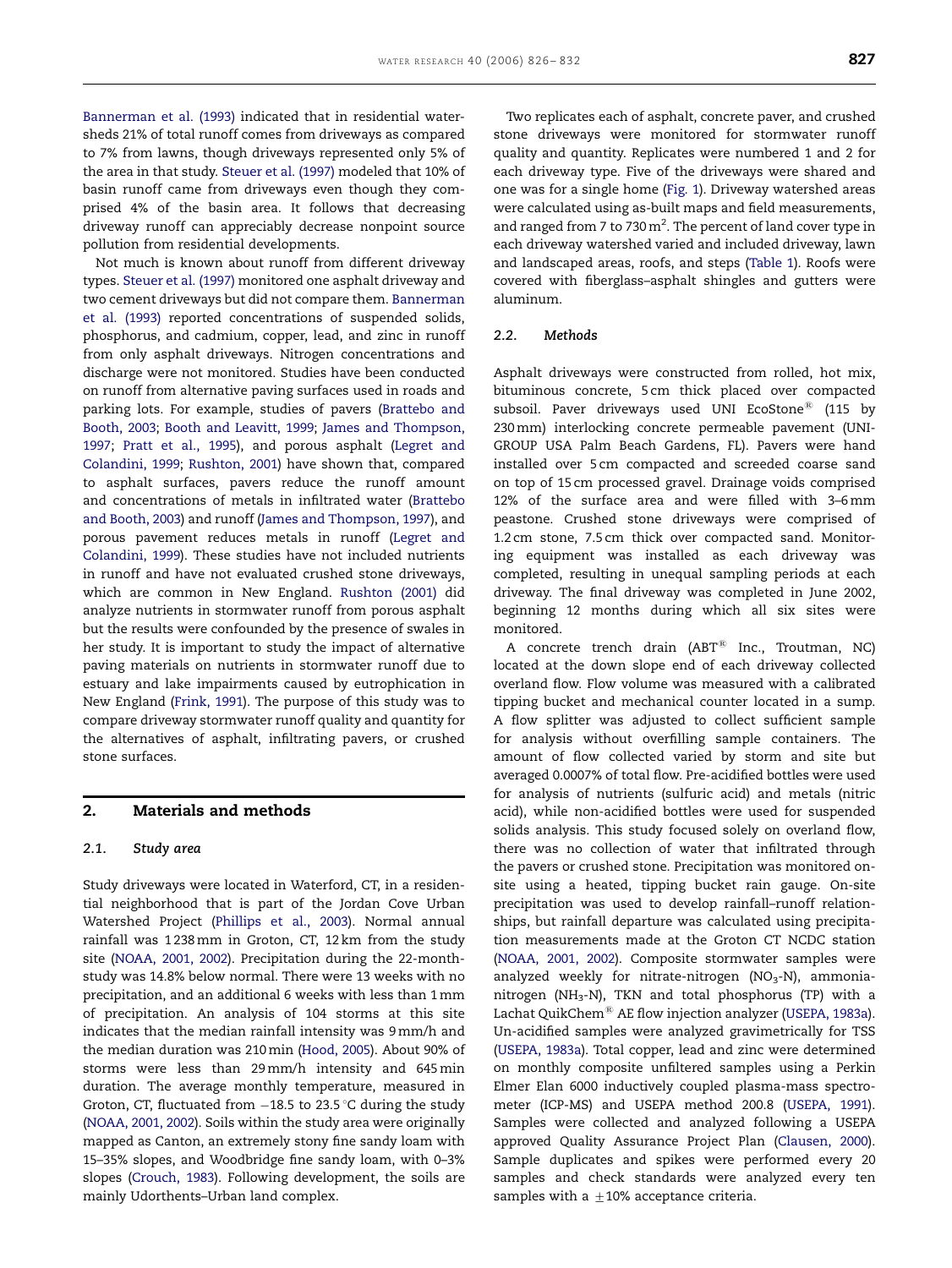<span id="page-2-0"></span>Infiltration rates were measured on asphalt and paver driveways annually using a 14.7 cm PVC single ring infiltrometer ([Bouwer, 1986\)](#page-5-0); a Mariotte column [\(Constanz and Murphy,](#page-5-0) [1987\)](#page-5-0) was used to maintain a constant ponding depth of 1 cm in the ring. The ring was sealed to the driveway using a weight, weather stripping, and removable putty, which



Fig. 1 – Project area site map including driveway type, monitoring locations (*m*), and watershed areas (hatched).

## Table 1 – Watershed characteristics for the six study driveway sites in Waterford, CT

| Land cover          | (Type)       |           |         |          |                 |                 |
|---------------------|--------------|-----------|---------|----------|-----------------|-----------------|
|                     | Asphalt 1    | Asphalt 2 | Paver 1 | Paver 2  | Crushed stone 1 | Crushed stone 2 |
| Driveway (%)        | 56           | 100       | 22      | 100      | 53              | 37              |
| Turf/landscaped (%) | $\mathbf{0}$ | $\Omega$  | 63      | $\Omega$ | 27              | 13              |
| Roof or steps (%)   | 44           | 0         | 15      | $\Omega$ | 20              | 50              |
| Total area $(m2)$   | 390          |           | 730     | 80       | 300             | 150             |
| Slope (%)           | 3.3          | 3.2       | 4.4     | 4.7      | 2.6             | 4.5             |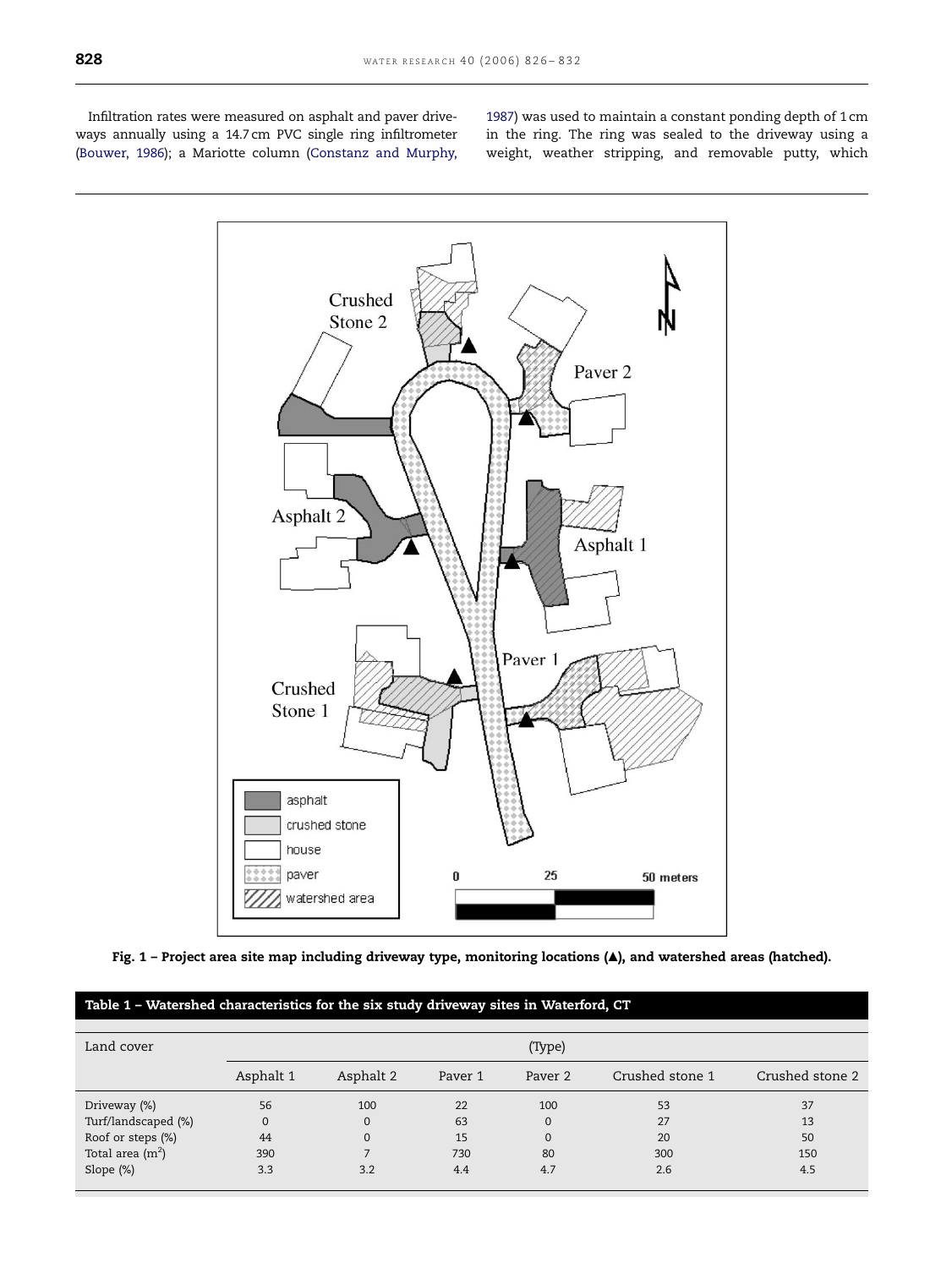<span id="page-3-0"></span>prevented water from leaking out of the ring. A 14.7 cm metal ring was pounded 2.5 cm into the subbase material for the crushed stone driveways. Each infiltration test was conducted until infiltration rates reached equilibrium, which could take up to 2.5 h for one test, so that initial moisture content of the driveway material prior to testing did not impact test results. Data presented are the average final infiltration rates of three tests per driveway in 2002 and two tests per driveway in 2003. These standard methods of measuring infiltration were designed for soils but are less ideal for these driveway surfaces. Porosity of the crushed stone was determined by collecting a measured volume of stone from each crushed stone driveway, re-compacting it to its original volume in the lab, and adding a measured volume of water to the sample. A flowing infiltration test was conducted in 2003. A meteredperforated hose was placed across the driveway 5 m upslope from the trench drain. The rate of application was determined by trial-and-error as sufficient flow to provide measurable overland flow in the trench drain and was 51 and 8 cm/h for the paver and crushed stone driveways, respectively. Infiltration was calculated as volume applied minus volume of runoff per unit time. This method of measuring infiltration would be similar to the rainfall simulator approach in that a larger surface area (116–1373 $\rm m^2)$  was included in the test.

Concentration and runoff data were statistically analyzed using SAS version 8.0 software [\(SAS Institute Inc., 2001](#page-6-0)). Data were found to be log-normally distributed, therefore, statistical tests were performed on log-transformed data. Means presented are the anti-log of the transformed data. A repeated measures, analysis of variance was used to test for the overall difference among treatments. Seasons were used as the repeated measure. Means were separated using Tukey–Kramer least-squares differences. Relationships between weekly rainfall and runoff depth, pooled for each driveway type, were examined using linear regressions. To evaluate the effect of non-uniform land uses in each watershed on the results, runoff and concentration data were adjusted by multiplying by the proportion of lawn area to roof area. This adjustment factor was selected to account for varying infiltration rates among land covers. For example, most precipitation on a roof would drain to the driveway, but only a portion of the precipitation on the lawn would contribute runoff to a driveway. Both adjusted and unadjusted data were analyzed, although results presented are for only unadjusted data.

Annual pollutant mass export was calculated from concentration and flow data for March 2002, 2003. Export was calculated weekly as

## VC  $A \times 10^8$

where V is the runoff volume in L, C the pollutant concentration in mg/L, A the watershed area in ha, and  $10^8$  is to convert mg to kg. Data presented are weekly export summed over the year March 2002 through March 2003 to yield export in kg/ha/ yr. Data used were from the asphalt 1, paver, and crushed stone 1 driveways. The asphalt 2 and crushed stone 2 driveways were not included in export calculations due to missing runoff volume data from equipment malfunctions.

## 3. Results and discussion

#### 3.1. Runoff depth

Runoff from the asphalt driveways was significantly greater than from the paver driveways, which in turn was greater than from the crushed stone driveways (Table 2). The reduction in runoff from asphalt to paver surface was 72% and to crushed stone was 98%. These results did not change when runoff, adjusted for the grass/roof ratio, was compared among driveway types (data not shown). There were no seasonal differences in runoff depth among driveway types from the repeated measures analysis. These results were consistent with findings from other paver research. [Pratt et al.](#page-6-0) [\(1995\)](#page-6-0) measured paver runoff to be from 37% to 47% of rainfall. [James and Thompson \(1997\)](#page-5-0) reported that while runoff from asphalt surfaces equaled 100% of rainfall, paver runoff equaled 38–61% of rainfall, depending on the thickness of the base course. We observed paver runoff to be 40% of precipitation. [Booth and Leavitt \(1999\)](#page-5-0) observed runoff from turfstone as  $\langle 1\%$  of total rainfall near Seattle, Washington. Their runoff was much less than what was observed for the pavers used in this study, but was close to runoff measured for crushed stone driveways.

Infiltration tests indicated that greater infiltration would be expected in the paver driveways than the crushed stone

|                   | .,               |                         |                                     |                                     |
|-------------------|------------------|-------------------------|-------------------------------------|-------------------------------------|
| Variable          | $\boldsymbol{n}$ | Asphalt                 | Paver                               | Crushed stone                       |
| Runoff (mm)       | 70               | 1.8a<br>$(\pm 1.0)$     | 0.5 <sub>b</sub><br>$(\pm 0.8)$     | 0.04c<br>$(\pm 0.2)$                |
| TSS (mg/L)        | 52               | 47.8a<br>$(\pm 330.6)$  | 15.8b<br>$(\pm 45.3)$               | 33.7a<br>$(\pm 247.3)$              |
| $NO3~N$ (mg/L)    | 51               | 0.6a<br>$(\pm 0.9)$     | 0.3 <sub>b</sub><br>$(\pm 1.2)$     | 0.3ab<br>$(\pm 0.4)$                |
| $NH_3-N$ (mg/L)   | 51               | 0.18a<br>$(\pm 0.36)$   | 0.05 <sub>b</sub><br>$(\pm 0.14)$   | 0.11a<br>$(\pm 0.24)$               |
| TKN (mg/L)        | 52               | 8.0a<br>$(\pm 2.5)$     | 0.7 <sub>b</sub><br>$(\pm 0.9)$     | 1.6ab<br>$(\pm 2.3)$                |
| TP(mg/L)          | 52               | 0.244a<br>$(\pm 0.288)$ | 0.162 <sub>b</sub><br>$(\pm 0.279)$ | 0.155 <sub>b</sub><br>$(\pm 0.502)$ |
| $Cu$ ( $\mu$ g/L) | 12               | 17a<br>$(\pm 36)$       | 6b<br>$(\pm 5)$                     | 16a<br>$(\pm 338)$                  |
| Pb $(\mu g/L)$    | 12               | 6a<br>$(\pm 24)$        | 2 <sub>b</sub><br>$(\pm 1)$         | 3ab<br>$(\pm 10)$                   |
| $Zn (\mu g/L)$    | 12               | 87a<br>$(\pm 519)$      | 25 <sub>b</sub><br>$(\pm 25)$       | 57ab<br>$(\pm 210)$                 |

Within each variable, means followed by the same letter are not significantly different at  $\alpha = 0.06$ .

| Table 2 – Geometric mean ( $\pm$ s) pollutant concentration in |
|----------------------------------------------------------------|
| stormwater runoff from asphalt, paver, and crushed             |
| stone driveways, Waterford, CT                                 |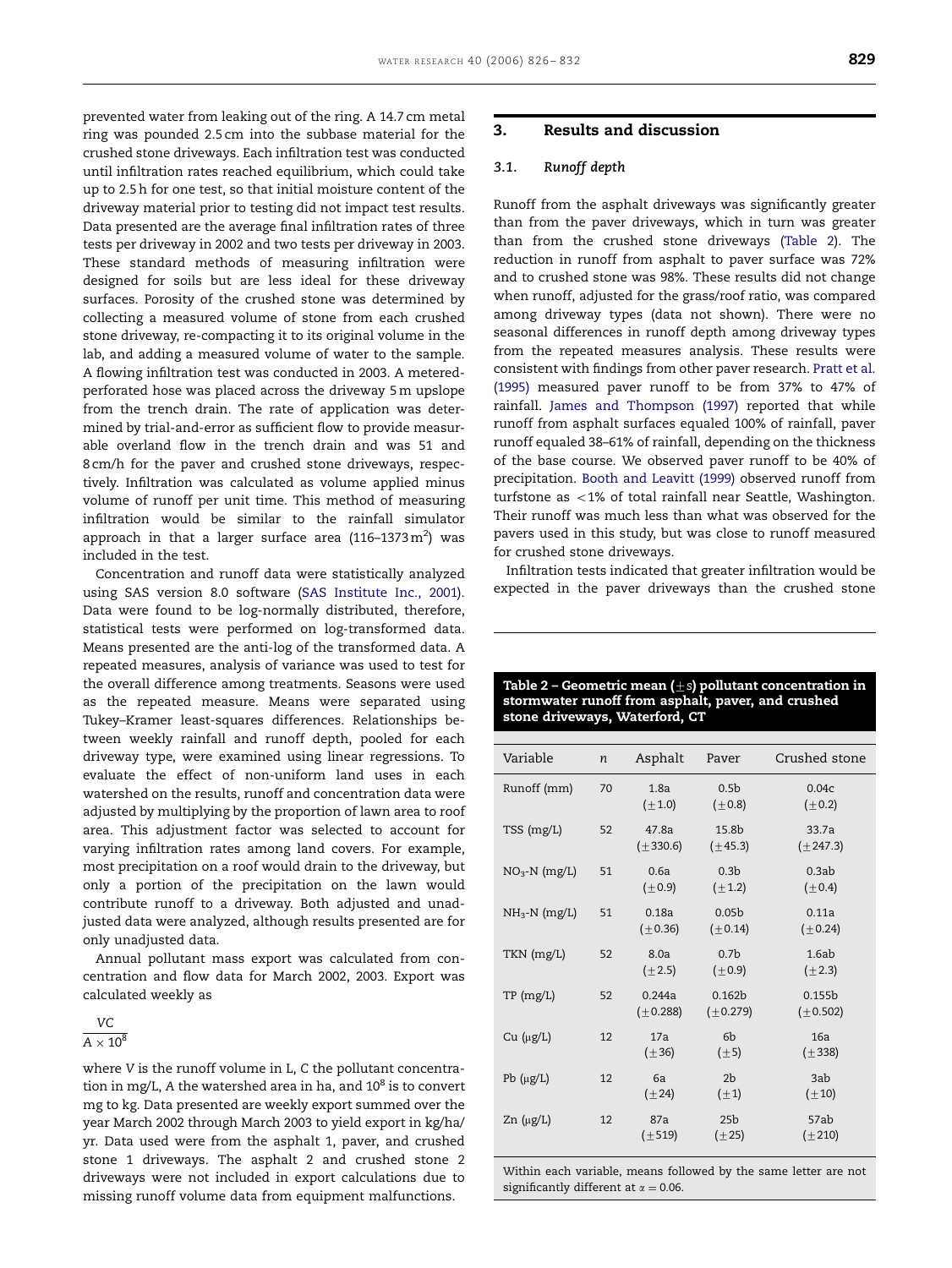driveways (Table 3). There was no infiltration in the asphalt driveways. Flowing infiltration test results were similar to the single ring tests except for the crushed stone driveway, where flowing infiltration was lower than single ring infiltration (Table 3). Multiple infiltration ring tests were performed over all areas of the driveways, while flowing infiltration tests were conducted only 5 m from the trench drain at the entrance to the driveway. This portion of the driveway showed more wear and compaction after routine use than the rest of the crushed stone surface. Compaction would naturally lower infiltration rates. Infiltration rates measured in this study for paver and crushed stone driveways would be considered ''moderately rapid'' [\(Novotny, 2003](#page-6-0)).

The flowing infiltration tests demonstrated differences in runoff response for the driveway types. For example, on the asphalt driveway it took one minute for the flow to travel the 5 m from the perforated hose to the discharge point in the trench drain. For the crushed stone and paver driveways discharge did not occur for 20 min after the application of water. In the paver and crushed stone driveways, the volume of available pore space determines the lag time from the start of precipitation until runoff begins. Once pore spaces are filled, runoff volume is controlled by precipitation intensity and infiltration rate.

Runoff from each driveway type was significantly related to precipitation (Fig. 2). Regression slopes follow the relative

| Table 3 – Mean $(\pm s)$ infiltration rates from asphalt, paver,<br>and crushed stone driveways |                      |                                      |                                  |  |
|-------------------------------------------------------------------------------------------------|----------------------|--------------------------------------|----------------------------------|--|
| Test and Year                                                                                   | Asphalt<br>(cm/h)    | Payer<br>(cm/h)                      | Crushed<br>stone<br>(cm/h)       |  |
| Single ring 2002<br>Single ring 2003<br>Flowing 2003                                            | $\Omega$<br>$\Omega$ | $11.8 + 9.5$<br>$10.5 + 5.9$<br>11.4 | $11.3 + 3.1$<br>$9.7 + 7.8$<br>6 |  |



Fig. 2 – Rainfall–runoff relationships for the three driveway types.  $\dddot{m}$  Indicates significance at  $p < 0.0001$ .

differences observed in runoff from each driveway type.  $R^2$ values for paver ( $F = 38.0$ ,  $p < 0.0001$ ) and crushed stone driveways ( $F = 34.5$ ,  $p < 0.0001$ ) may be lower than for the asphalt driveways (F = 158.7,  $p < 0.0001$ ) due to variable infiltration rates at different storm intensities on crushed stone and paver driveways, while the asphalt driveways had no infiltration, and rainfall matched runoff more closely. Several outliers occurred for the paver 2 driveway (Fig. 2) whose watershed is 100% paver [\(Table 1\)](#page-2-0). These outliers were not related to time of year. It is likely that antecedent conditions influenced the amount of runoff for these points. As [Rushton \(2001\)](#page-6-0) observed, pervious paving is most effective for small and low-intensity storms. [Pratt et al. \(1995\)](#page-6-0) observed runoff from pavers to be related to rainfall with  $R^2$  values ranging from 0.80 to 0.86. These coefficients were higher than we observed, but some of our watersheds contained lawn and roof areas.

## 3.2. Concentration

Runoff from paver driveways contained significantly lower concentrations of measured pollutants than runoff from the asphalt driveways [\(Table 2](#page-3-0)). However, crushed stone driveway runoff pollutant concentrations were similar to asphalt concentrations, except for lower TP concentrations in crushed stone driveway runoff. In addition, TSS,  $NH<sub>3</sub>-N$ , and Cu concentrations in crushed stone runoff were higher than in paver runoff. Asphalt runoff had a statistically higher TKN concentration than crushed stone runoff in the summer, even though this difference was lost when comparing concentrations for all pooled time periods. Most of the nitrogen observed in runoff was in the organic form [\(Table 2](#page-3-0)).  $NO<sub>3</sub>$ -N concentrations in runoff from the asphalt driveways averaged near the median NO<sub>3</sub>-N of 0.65 mg/L from 2003 precipitation at the National Atmospheric Deposition Program site in Abington, CT [\(NADP, 2003](#page-5-0)). These results did not change when concentrations, adjusted for the grass/roof ratio, were compared among driveway types (data not shown). Results also did not change when the data was truncated to the final 12 months of the study, to exclude the period when only three driveways were being monitored.

TSS concentrations in driveway runoff ([Table 2\)](#page-3-0) observed in this study were lower than the 100 mg/L event mean concentration reported for urban runoff in the NURP study ([USEPA, 1983b](#page-6-0)), and the 300 mg/L for asphalt driveways reported by [Bannerman et al. \(1993\)](#page-5-0). Paver TSS concentrations were significantly lower in the fall (4.0 mg/L) than any other season (25.2 mg/L). Crushed stone TSS concentrations were significantly higher in the summer (111 mg/L) than in other seasons (23.3 mg/L). Direct sanding was not observed on any study driveways, which might explain lower values observed in this study.

[Bannerman et al. \(1993\)](#page-5-0) identified driveways as a critical source area for phosphorus in residential watersheds. While TP concentrations in runoff from asphalt driveways were lower in this study than in Bannerman's study, 0.24 mg/L as compared to 1.16 mg/L, they were similar to [Rushton's \(2001\)](#page-6-0) findings of 0.11 mg/L TP in asphalt runoff.

Metals runoff concentrations were similar to what has been reported in other studies for asphalt and paver driveways, but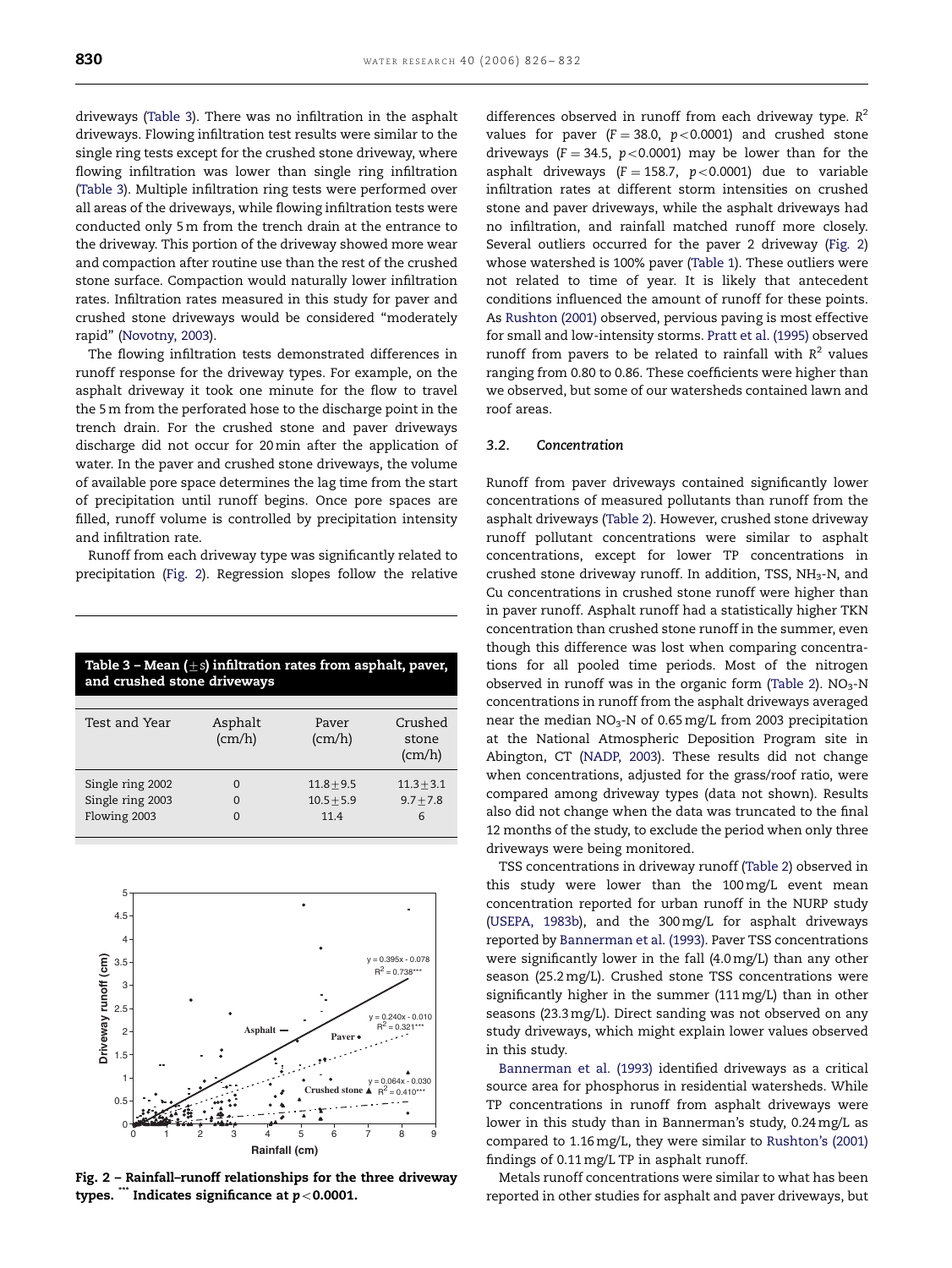<span id="page-5-0"></span>these studies are not entirely comparable. For example, Booth and Leavitt (1999) report only leachate concentrations, and the [Rushton \(2001\)](#page-6-0) site also included swales. Overall, Pb concentrations reported in this study were lower than runoff concentrations reported in other studies. Runoff from asphalt and crushed stone driveways had Cu concentrations above [USEPA \(1999\)](#page-6-0) freshwater aquatic toxicity thresholds of 13 (acute) and  $9 \mu g/L$  (chronic). Pb and Zn concentrations in runoff from all driveways were lower than the acute aquatic toxicity threshold of 65 and 120µg/L, respectively ([USEPA,](#page-6-0) [1999](#page-6-0)).

#### 3.3. Export

Mass export was calculated weekly and then data were summed to give total yearly export. Other studies have reported export per storm or per group of storms, but that was not possible for this study as runoff samples were collected weekly and were composites of all storms during that week. As expected, the mass export of all constituents in runoff from asphalt driveways was greater than that from paver driveways, which was greater than the export from crushed stone driveways (Table 4). Crushed stone driveways had the lowest export due to the low runoff volumes. James and Thompson (1997) also reported that TSS,  $NO<sub>3</sub>$ ,  $NH<sub>3</sub>$ , TKN, Cu, Pb, and Zn export in runoff was greater from an asphalt parking lot than from an Eco-stone<sup>®</sup> paver parking lot in Guelph, Canada.

## 4. Conclusions

Of the three pavement types, asphalt driveways were consistently highest in runoff volume, and pollutant loads. Paver driveway runoff had significantly lower concentrations of pollutants than did runoff from asphalt and crushed stone driveways. Surprisingly, concentrations of pollutants in runoff from crushed stone driveways were not different than in runoff from asphalt driveways. Infiltration rates at both the paver and crushed stone driveways declined somewhat over the course of the study, though they were still greater than the zero infiltration measured on the asphalt driveways. This decrease is likely due to fine particles clogging the openings in the pavers and the soil surface at the stone-subsurface

### Table 4 – Annual pollutant export from asphalt, paver, and crushed stone driveways, Waterford, CT

|                                                | Asphalt (kg/<br>ha/yr)          | Paver (kg/<br>ha/yr)          | Crushed<br>stone (kg/<br>ha/yr) |
|------------------------------------------------|---------------------------------|-------------------------------|---------------------------------|
| <b>TSS</b><br>$NO3-N$<br>$NH3-N$<br><b>TKN</b> | 230.10<br>1.78<br>0.65<br>13.06 | 23.10<br>1.25<br>0.12<br>1.08 | 9.60<br>0.15<br>0.03<br>0.47    |
| TP                                             | 0.81                            | 0.25                          | 0.04                            |

interface, which is expected. Even with decreased infiltration, the use of concrete pavers or crushed stone is preferable over the traditional asphalt material for control of nonpoint source pollution. The role and mechanisms of nutrient and metals retention by concrete pavers deserves further investigation.

#### Acknowledgements

This study was funded in part by the CT DEP through a US EPA nonpoint source grant under Section 319 Clean Water Act. The authors thank J. Lombardi and the residents of Glenn Brook Green for their cooperation.

REFERENCES

- Bannerman, R.T., Owens, D.W., Dodds, R.B., Hornewer, N.J., 1993. Sources of pollutants in Wisconsin stormwater. Water Sci. Technol. 28 (3–5), 241–259.
- Booth, D.B., Leavitt, J., 1999. Field evaluation of permeable pavement systems for improved stormwater management. J. Am. Plann. Assoc. 65 (3), 314–325.
- Bouwer, H., 1986. Intake rate: cylinder infiltrometer. In: Klute, A. (Ed.), Methods of Soil Analysis. Part 1. Physical and Mineralogical Methods, second ed. American Society of Agronomy Inc., Soil Science of America Inc., Madison, Wisconsin, pp. 825–843 (Chapter 32).
- Brabec, E., Schulte, S., Richards, P.L., 2002. Impervious surfaces and water quality: a review of current literature and its implications for watershed planning. J. Plann. Lit. 16 (4), 499–514.
- Brattebo, B.O., Booth, D.B., 2003. Long-term stormwater quantity and quality performance of permeable pavement systems. Water Res. 37, 4369–4376.
- Clausen, J.C., 2000. Quality Assurance Project Plan for Jordan Cove Urban Watershed Section 319 National Monitoring Program Project. University of Connecticut, Storrs.
- Constanz, J., Murphy, F., 1987. An automated technique for flow measurement from Mariotte reservoirs. Soil Sci. Soc. Am. 51 (1), 253–254.
- Crouch, M.H., 1983. Soil survey of New London County Connecticut. United States Department of Agriculture Soil Conservation Service. Cooperation with Connecticut Agricultural Experiment Station and Storrs Agricultural Experiment Station.
- Frink, C.R., 1991. Estimating nutrient exports to estuaries. J. Environ. Qual. 20, 717–724.
- Hood, M.J., 2005. Low impact development and stormwater lag times. M.S. Thesis, University of Connecticut, Storrs.
- James, W., Thompson, M.K., 1997. Contaminants from four new pervious and impervious pavements in a parking lot. In: James, W. (Ed.), Advances in Modeling the Management of Stormwater Impacts, vol. 2. CHI Guelph, Canada, pp. 207–222.
- Klein, R.D., 1979. Urbanization and stream quality impairment. Water Resour. Bull. 15 (4), 948–963.
- Legret, M., Colandini, V., 1999. Effects of a porous pavement with reservoir structure on runoff water: water quality and fate of heavy metals. Water Sci. Technol. 39 (2), 111–117.
- Leopold, L.B., 1968. Hydrology for urban land planning—a guidebook on the hydrologic effects of urban land use. Geological Survey Circular 554. US Department of the Interior. Washington, DC, pp. 1–18.
- National Atmospheric Deposition Program, 2003. Annual and Seasonal Data Summary for Site CT15, [http://nadp.sws.uiuc.](http://nadp.sws.uiuc.edu) [edu](http://nadp.sws.uiuc.edu)